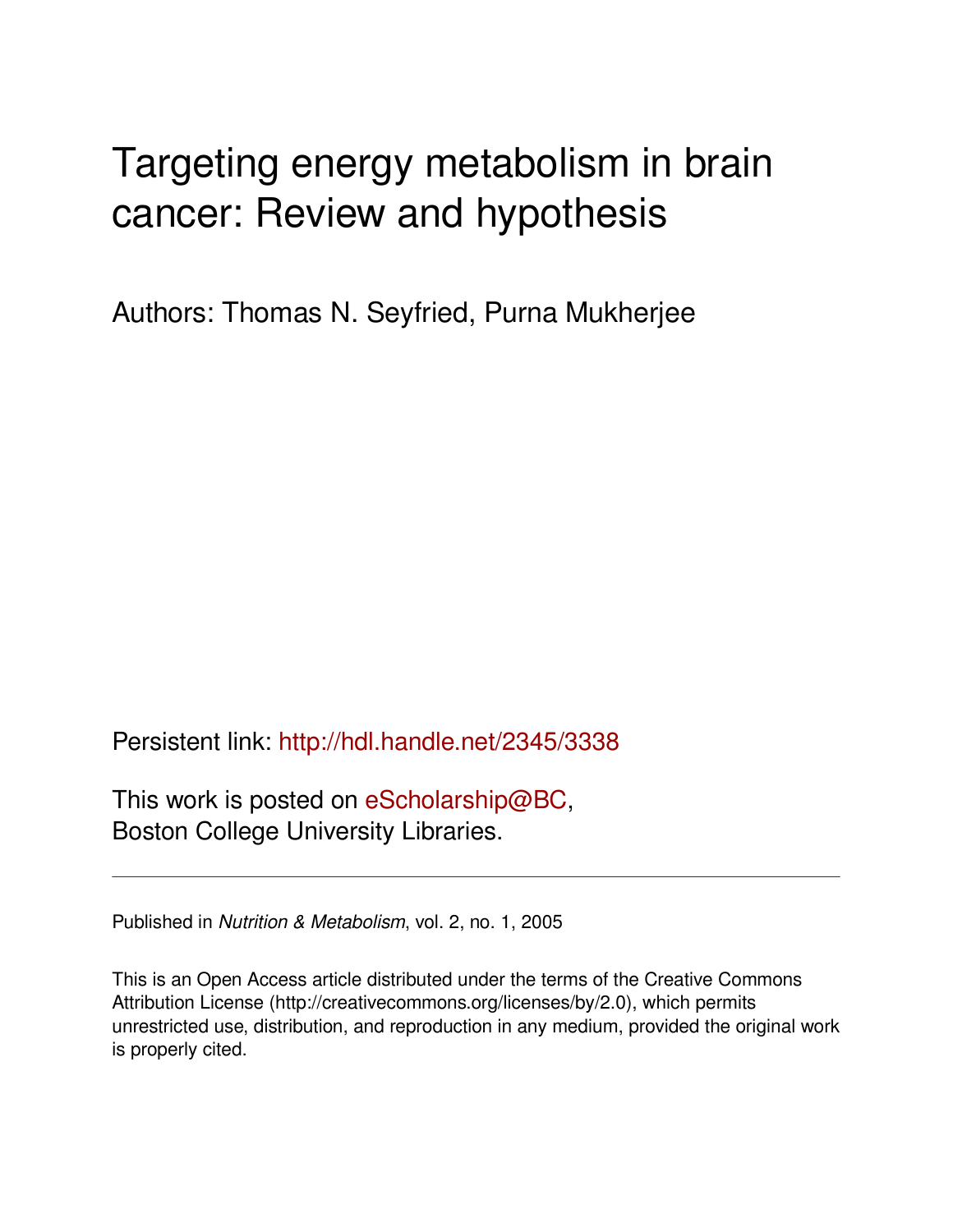# **Nutrition & Metabolism**

# **Targeting energy metabolism in brain cancer: review and hypothesis** Thomas N Seyfried\* and Purna Mukherjee

Address: Biology Department, Boston College, Chestnut Hill, MA 02467, USA

Email: Thomas N Seyfried\* - thomas.seyfried@bc.edu; Purna Mukherjee - mukherjp@bc.edu

\* Corresponding author

Published: 21 October 2005

*Nutrition & Metabolism* 2005, **2**:30 doi:10.1186/1743-7075-2-30

[This article is available from: http://www.nutritionandmetabolism.com/content/2/1/30](http://www.nutritionandmetabolism.com/content/2/1/30)

© 2005 Seyfried and Mukherjee; licensee BioMed Central Ltd.

This is an Open Access article distributed under the terms of the Creative Commons Attribution License [\(http://creativecommons.org/licenses/by/2.0\)](http://creativecommons.org/licenses/by/2.0), which permits unrestricted use, distribution, and reproduction in any medium, provided the original work is properly cited.

Received: 22 August 2005 Accepted: 21 October 2005

#### **Abstract**

Malignant brain tumors are a significant health problem in children and adults and are often unmanageable. As a metabolic disorder involving the dysregulation of glycolysis and respiration, malignant brain cancer is potentially manageable through changes in metabolic environment. A radically different approach to brain cancer management is proposed that combines metabolic control analysis with the evolutionarily conserved capacity of normal cells to survive extreme shifts in physiological environment. In contrast to malignant brain tumors that are largely dependent on glycolysis for energy, normal neurons and glia readily transition to ketone bodies (βhydroxybutyrate) for energy *in vivo* when glucose levels are reduced. The bioenergetic transition from glucose to ketone bodies metabolically targets brain tumors through integrated antiinflammatory, anti-angiogenic, and pro-apoptotic mechanisms. The approach focuses more on the genomic flexibility of normal cells than on the genomic defects of tumor cells and is supported from recent studies in orthotopic mouse brain tumor models and in human pediatric astrocytoma treated with dietary energy restriction and the ketogenic diet.

#### **Introduction**

The world-wide incidence of malignant brain tumors may be increasing in both children and the elderly [1-4]. Regardless of these ominous findings, the standard therapies for malignant gliomas (surgical resection and radiation) are basically the same today as they have been for over five decades [5-7]. While these therapies may retard glioma growth over the short term, they can facilitate glioma recurrence and enhance growth rate over the longer term through alterations in morphogenetic fields [8,9]. Chemotherapy has little long-term benefit on most malignant gliomas and is often associated with adverse effects that diminish the length or quality of life [7,10]. The therapeutic targeting of brain tumor-associated mutations may also be problematic as most tumor mutations arise as epiphenomena of tissue disorganization and their relationship to causality is uncertain [8,11,12]. Despite modest gains in survival with temozolomide chemotherapy, few things are more certain in the brain tumor field than the impotence of most current therapies [2,7,13]. Hence, new approaches are needed that can provide long-term management of malignant brain tumors while permitting a decent quality of life.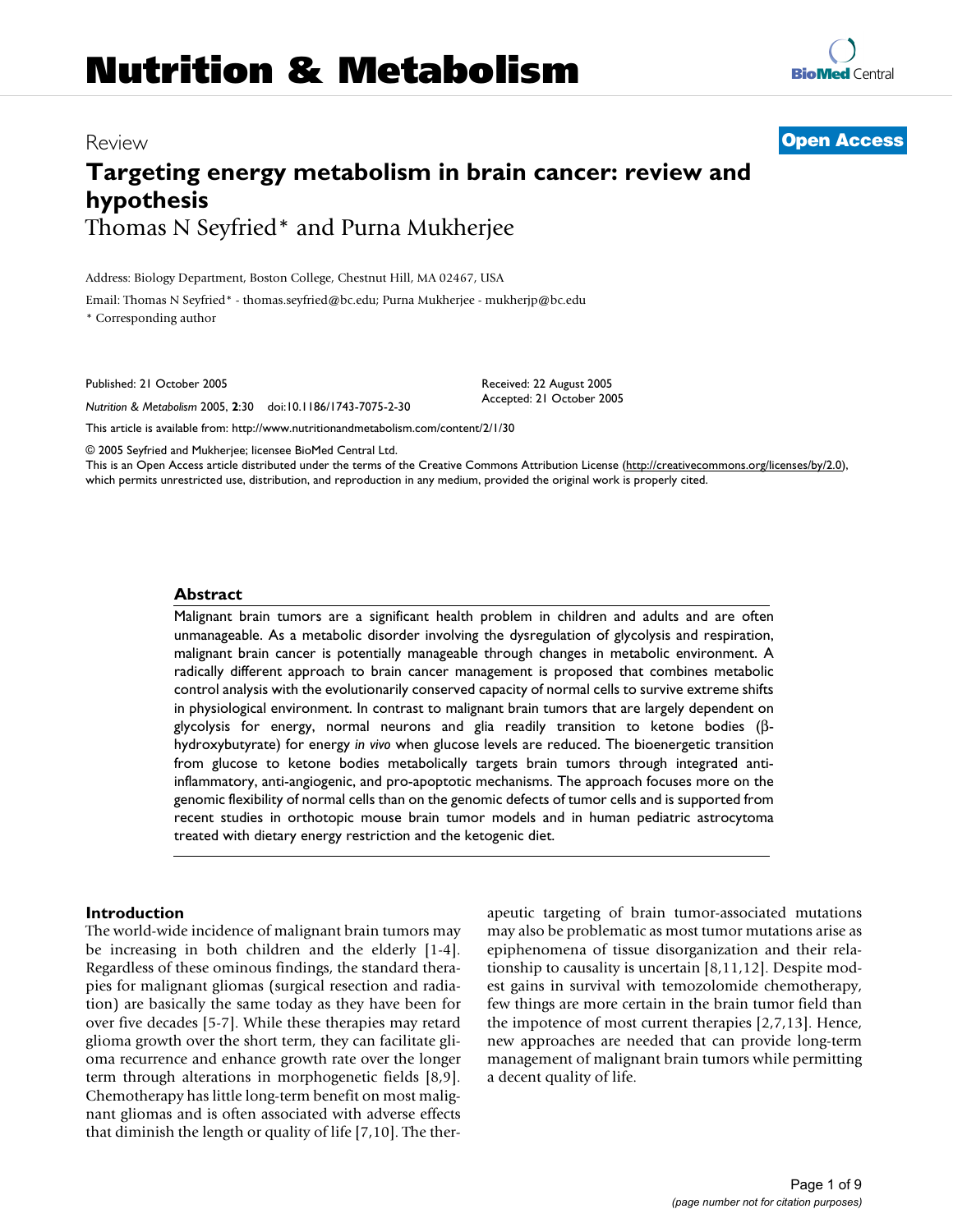# **Metabolic Control Analysis**

Metabolic control analysis evaluates the degree of flux in metabolic pathways and can be used to analyze and treat complex diseases [14-16]. The approach is based on findings that compensatory genetic and biochemical pathways regulate the bioenergetic potential of cells and ultimately the phenotype [14,15,17]. As rate-controlling enzymatic steps in biochemical pathways are dependent on the metabolic environment of the physiological system, the management of disease phenotype depends more on the flux of the entire system than on the expression of any specific gene or enzyme alone [16-19]. In other words, complex disease phenotypes can be managed through self-organizing networks that display system wide dynamics involving glycolysis and respiration. Global manipulations of these metabolic networks can restore orderly adaptive behavior to widely disordered states involving complex gene-environmental interactions [15,17,20,21].

As abnormal energy metabolism and biological chaos are characteristics of brain tumors [8,22-24], the general principles of metabolic control analysis can be effective for brain cancer management. This hypothesis is based on the known differences in energy metabolism between normal and neoplastic brain cells. As long as brain tumors are provided a physiological environment conducive for their glycolytic energy needs, they will survive; when this environment is restricted or abruptly changed, they will either growth arrest or perish. Here we describe how new therapeutic approaches, which lower circulating glucose and elevate ketone bodies (acetoacetate and β-hydroxybutyrate), target brain tumors while enhancing the metabolic efficiency of normal neurons and glia.

# **Energy Metabolism in Normal Brain Cells**

To manage brain cancer through metabolic targeting it is necessary to consider energy metabolism in the normal orthotopic tissue. Figure [1](#page-3-0) illustrates some of the metabolic pathways discussed here. Under normal physiological conditions, the mature brain derives almost all of its energy from the aerobic oxidation of glucose [15,25,26]. The glucose transporter, GLUT-1, is enriched in the brain capillary endothelial cells and mediates the facilitated diffusion of glucose through the blood brain barrier. Most of the glucose is metabolized to pyruvate, which enters the mitochondria of neurons and glia and is converted to acetyl-CoA before entering the TCA cycle. Only about 13% of glycolytic pyruvate is converted to lactate under normal conditions [26]. Fatty acids are attached to lipoproteins and do not pass the blood brain barrier as fuel substrates, though octanoate may be an exception [26- 28]. It is also unlikely that lactate is used for energy metabolism in adult brain, but this remains somewhat controversial [26,29-31]. Hence glucose is the primary, if not

exclusive, brain metabolic fuel under normal physiological conditions.

While glucose is the preferred energy substrate, neurons and glia will metabolize ketones for energy under fastinginduced reductions of blood glucose. This is a conserved physiological adaptation to prolonged food restriction and evolved to enhance survival and maintain adequate brain function while sparing proteins [15,27,32-34]. Ketone bodies, consisting of acetoacetate, and β-hydroxybutyrate (β-OHB) are derived from fat catabolism in the liver and their concentration in blood is inversely related to that of glucose [21,35-37]. Ketone bodies are transported into the brain through the blood-brain barrier monocarboxylic transporters (MCTs), whose expression is regulated in part by circulating ketone and glucose levels [30,31,34,38-41]. β-OHB is the predominant blood ketone body and is rapidly oxidized to acetyl-CoA in the mitochondria through an enzymatic series involving 3 hydroxybutyrate dehydrogenase, SCOT (succinyl-CoAacetoacetate-CoA transferase), and mitochondrial acetyl-CoA thiolase [33,34,42,43]. Acetone is a non-enzymatic byproduct of ketone body synthesis and is largely excreted in the urine or exhaled from the lungs [34,44].

Although the levels of glucose and ketones in brain are proportional to their levels in blood [34,45], the adult brain does not usually metabolize ketone bodies for energy unless blood glucose levels are reduced [36]. Therapeutic efficacy of the ketogenic diet is best when coupled to dietary energy restriction under which conditions circulating glucose levels are gradually reduced in conjunction with elevations of ketone bodies [15,21]. The emphasis here is on the term "gradual", as ketone bodies cannot be used for energy following acute hypoglycemia [46]. The situation is different, however, for *in vitro* preparations where neuronal glial interactions are disrupted and the blood brain barrier is absent [47,48]. The gradual transition from glucose to ketone bodies for energy *in vivo* requires a flexible genome for the coordinated integration of multiple metabolic networks according to principles of metabolic control analysis [15,36].

Ketone bodies are more energetically efficient than either pyruvate or fatty acids because they are more reduced (greater hydrogen/carbon ratio) than pyruvate and do not uncouple the mitochondrial proton gradient as occurs with fatty acid metabolism [14]. In contrast to glucose, ketone bodies by-pass cytoplasmic glycolysis and directly enter the mitochondria where they are oxidized to acetyl-CoA [44,49]. The amount of acetyl-CoA formed from ketone body metabolism is also greater than that formed from glucose metabolism [50]. This increases TCA cycle metabolites (from citrate to  $\alpha$ -ketoglutarate) while reducing the mitochondrial NAD couple, [NAD+]/[NADH],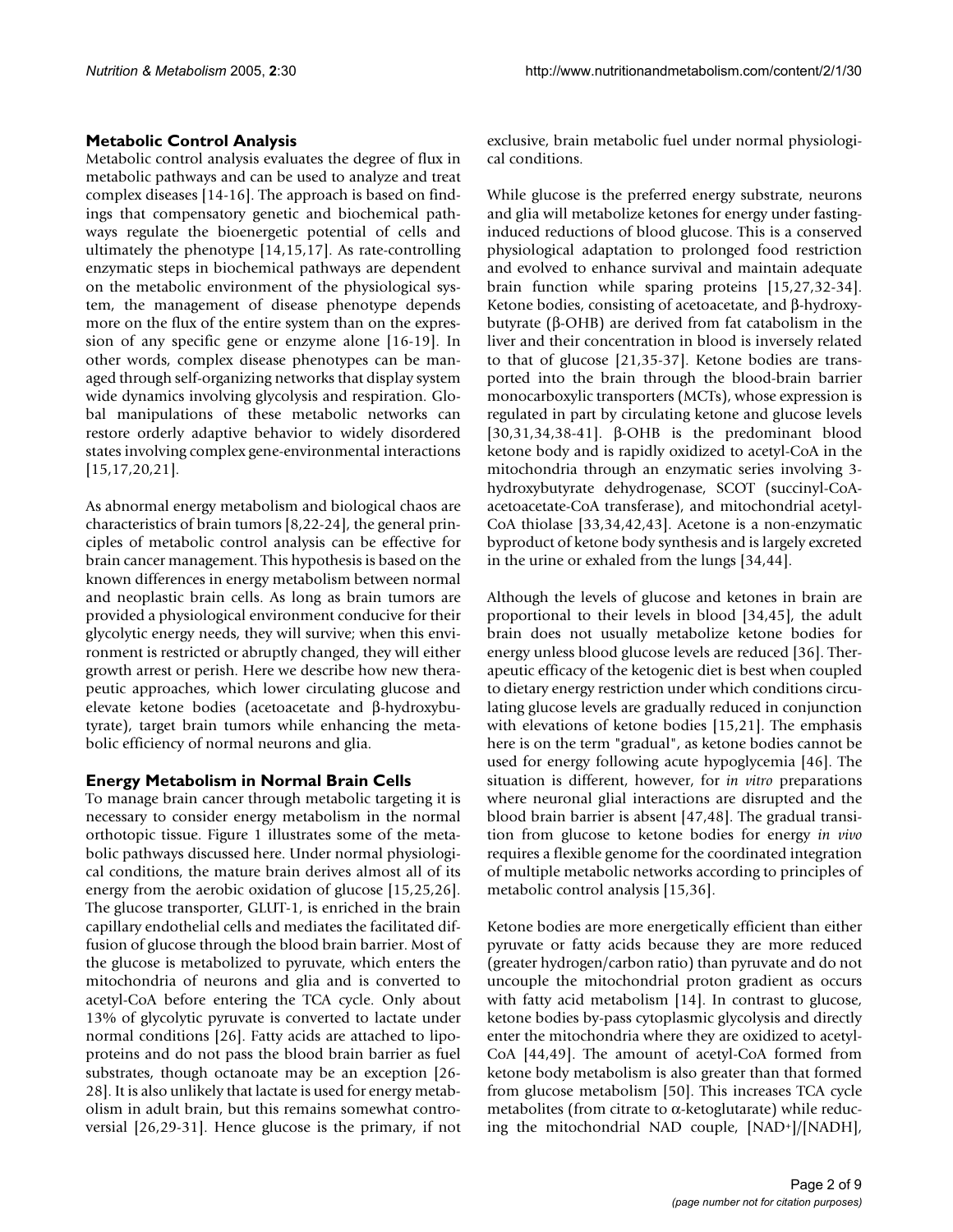<span id="page-3-0"></span>

#### Perspectives on the metabolic management bodies **Figure 1** of brain cancer through a dietary reduction of glucose and elevation of ketone

**Perspectives on the metabolic management of brain cancer through a dietary reduction of glucose and elevation of ketone bodies**. A dietary reduction in circulating glucose will increase ketone utilization for energy in normal neurons and glia. This will induce an energy transition from glycolysis to respiration. Cancer cells however, may be unable to transition from glucose to ketones due to alterations in mitochondrial structure or function (dashed lines). The double slash indicates a disconnection between glycolysis and respiration according to the Warburg hypothesis. Abbreviations: GLUT-1 (glucose transporter), MCT-1 (monocarboxylate transporter), SCOT (succinyl-CoA-acetoacetate-CoA transferase), β-OHB (β-hydroxybutyrate), β-HBDH (β-hydroxybutyrate dehydrogenase).

and increasing the mitochondrial Q couple  $[Q]/[QH<sub>2</sub>]$ [14,50]. The difference between these couples increases the redox span between the NADH dehydrogenase complex (site I), and the  $CoQH<sub>2</sub>$ -cytochrome C reductase (site III) thus enhancing the mitochondrial proton gradient [14]. This enhances the energy available from the hydrolysis of ATP, ∆G'ATP, the cell's key energy reserve generated through the mitochondrial Fl ATPase [14,16]. Remarkably, the ketone body-induced increase in the ∆G'ATP is also accomplished using less oxygen [48,50]. These and other findings led Veech to designate ketone bodies as a "super fuel" [14].

#### **Ketones and Free Radicals**

In addition to increasing ATP production while reducing oxygen consumption, ketone body metabolism can also reduce production of damaging free radicals [14,16,48]. The semiquinone of Q, the half reduced form, spontaneously reacts with oxygen and is the major source of mitochondrial free radical generation [14,51]. Oxidation of the Q couple reduces the amount of the semiquinone form thus decreasing superoxide production [14]. Since the cytosolic free NADP+/NADPH concentration couple is in near equilibrium with the glutathione couple, ketone body metabolism will increase the reduced form of glu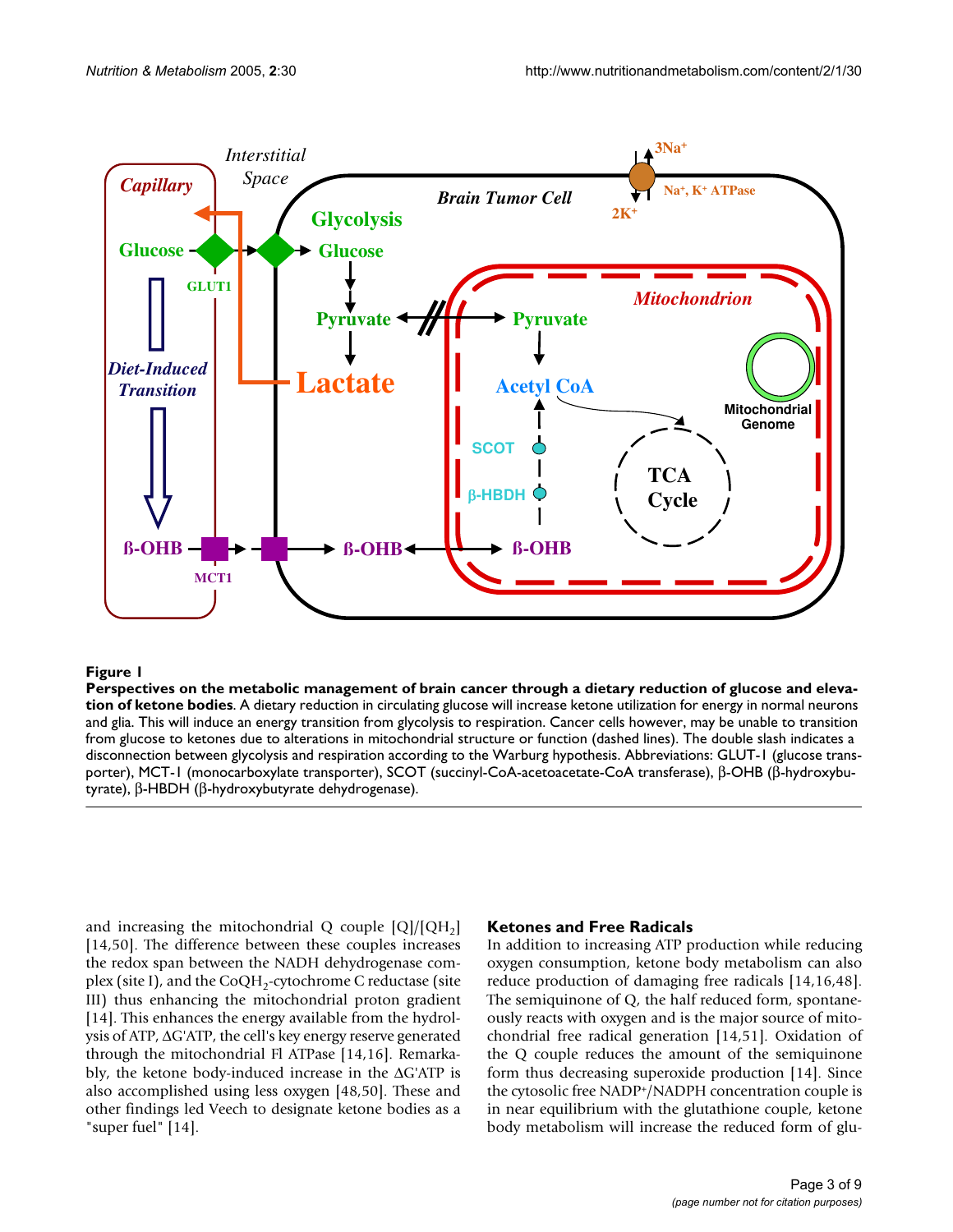tathione thus facilitating destruction of hydrogen peroxide [14]. The reduction of free radicals through ketone body metabolism will also reduce tissue inflammation provoked by reactive oxygen species. Thus, ketone bodies are not only a more efficient metabolic fuel than glucose, but also possess anti-inflammatory potential.

# **Energy Metabolism in Brain Tumors**

In contrast to normal brain that oxidizes glucose as well as ketone bodies for energy, malignant brain tumors from either humans or animal models lack metabolic flexibility and are largely dependent on glucose for energy [21,23,52-58]. Enhanced glycolysis produces excess lactic acid that can return to the tumor as glucose through the Cori cycle [59] (Figure [1\)](#page-3-0). Although some neural tumors metabolize ketone bodies, this metabolism is largely for lipid synthesis rather than for energy production [60,61]. Many tumors also have reduced activity of SCOT, the ratecontrolling step for utilizing β-OHB as a respiratory fuel [42,62,63]. Consistent with these observations, we recently found that β-OHB could rescue normal mouse astrocytes under low glucose conditions, but could not rescue mouse astrocytoma cells [20]. Although glutamine may provide energy to some non-neural tumors, glutamine stimulates glycolysis in C6 rat glioma cells and may not serve as a direct respiratory fuel [64]. Hence brain tumors, like most malignant tumors, depend heavily on glucose and glycolysis for their metabolic energy and are generally unable to metabolize β-OHB for energy.

In addition to glycolytic dependence, most tumors including brain tumors, express abnormalities in the number and function of their mitochondria [65,66]. Such abnormalities would prevent the bioenergetic utilization of ketone bodies, which require functional mitochondria for their oxidation [47]. Warburg originally emphasized that the high glycolytic rate of tumors resulted from diminished or disturbed respiration [67,68]. While most cells die from damaged respiration, those cells that can enhance and modify their anaerobic glycolysis in response to respiratory damage will survive and form tumors [67,68]. Later studies in a variety of neural and non-neural tumor systems showed that these respiratory disturbances involve abnormalities in TCA cycle components, alterations in electron transport, and deficiencies in oxidative phosphorylation [23,55,69-71]. Mitochondrial DNA mutations, however, may not be involved [12]. Structural defects of the inner mitochondrial membrane, that would reduce or dissipate the proton motive gradient, could also prevent normal ATP production despite the appearance of oxidative metabolism, i.e., oxygen consumption and  $CO<sub>2</sub>$  production [70,72,73]. Considered together, these findings indicate that brain tumors suffer from reduced respiratory capacity coupled to an increased glycolysis and lactic acid production.

Although persistent aerobic glycolysis (glycolysis in the presence of oxygen) or defects in the Pasteur effect (reduction of glycolysis in the presence of oxygen) are characteristics of many tumors, Warburg considered these phenomena too labile or too dependent on environmental conditions to be reliable indicators of tumor metabolism [68]. Rather, he emphasized the importance of defects in the coordination of glycolysis with respiration. The latency between tumor initiation and progression was considered the period necessary to disconnect respiration from glycolysis [68]. Recent studies in human glioblastoma cells suggest that this disconnect involves activation of the *Akt* oncogene rendering cancer cells dependent on aerobic glycolysis for continued growth and survival [74]. This is consistent with the Warburg hypothesis that the increased glycolysis of tumor cells occurs gradually in order to compensate for respiratory failure [68]. In contrast to normal brain cells, in which glycolysis and respiration are tightly coupled, tumor cells are defective in their ability to integrate energy metabolism between glycolysis and respiration [71]. It is these defects that will render brain tumor cells vulnerable to metabolic targeting through metabolic control analysis. Support for this possibility comes from studies with the ketogenic diet and dietary energy restriction.

### **Dietary Energy and Brain Cancer** *The Ketogenic Diet*

In 1995, Nebeling and coworkers attempted the first nutritional metabolic therapy for human malignant brain cancer using the ketogenic diet [75]. The ketogenic diet (KD) is a high fat low carbohydrate diet that has been used for decades as an effective therapy for refractory seizures in children [15,76,77]. The objective of the Nebeling study was to shift the prime substrate for energy metabolism from glucose to ketone bodies in order to disrupt tumor metabolism while maintaining the nutritional status of patients [75].

The patients in this landmark clinical study included two female children with nonresectable advanced grade brain tumors (anaplastic astrocytoma stage IV, and cerebellar astrocytoma stage III) [75]. Measurable tumor remained in both subjects following extensive radiation and chemotherapy. Although severe life threatening adverse effects occurred from the radiation and chemotherapy, both children responded remarkably well to the KD and experienced long-term tumor management without further chemo or radiation therapy [75]. Indeed, one of the patients is still alive and well at the time of this writing (Nebeling, personal communication). Positron Emission Tomography with fluro-deoxy-glucose (FDG-PET) also showed a 21.8% reduction in glucose uptake at the tumor site in both subjects on the KD [75].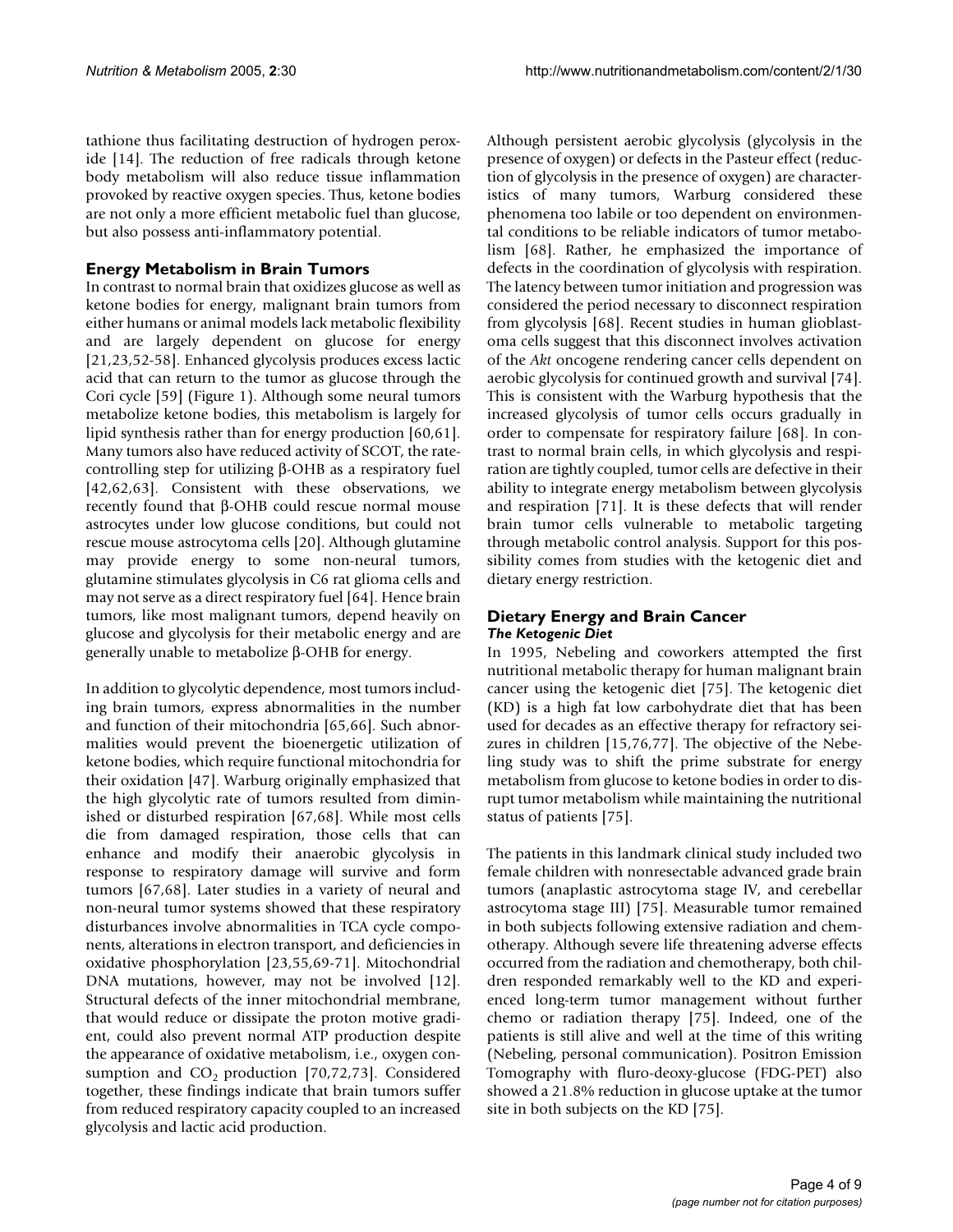Despite the logic of these studies and the dramatic findings, no further human studies or clinical trials have been conducted on the therapeutic efficacy of the KD for brain cancer. The reason for this is not clear but may reflect a preference of the major Brain Tumor Consortia for using "hand-me-down" drug therapies from other cancer studies rather than exploring more effective biological or nonchemotherapeutic approaches [7]. This is unfortunate as our recent findings in brain tumor animal models show that the therapeutic potential of the restricted KD, involving reduced glucose and elevated β-OHB, is likely to be greater than that for any current brain tumor chemotherapy [20]. Moreover, the KD would eliminate or reduce the need for adjuvant anticonvulsant and steroidal medications for brain tumor patients as the KD has antiepileptic and anticonvulsant effects and, when restricted in caloric intake, will naturally elevate circulating glucocorticoid levels [15,77-80]. These findings suggest that the KD would be an effective multifactorial diet therapy for malignant brain cancer and should be considered as an alternative therapeutic option.

### *Dietary Energy Restriction*

The findings of the Nebeling group were recently confirmed in a series of orthotopic mouse brain tumor models treated with the KD and dietary energy restriction [21,37,81,82]. As with the KD, dietary energy restriction (DR) reduces glucose and elevates ketone bodies. Indeed, the DR-induced inhibition of brain tumor growth is directly correlated with reduced levels of glucose and elevated levels of ketone bodies [20,21]. This energy transition contributes to the powerful anti-angiogenic effects of DR [81,82]. As a natural dietary therapy, DR improves health, prevents tumor formation, and reduces inflammation [83-88]. DR also improves mitochondrial respiratory function and glutathione redox state in normal cells [87,89]. Thus, DR naturally inhibits glycolysis and tumor growth while enhancing the health and vitality of normal cells and tissues.

The anti-angiogenic effects of DR arise from reduced tumor energy metabolism [21,37,81,82]. This is important since the angiogenic properties of most human gliomas are closely linked to metabolic activity [90]. Previous studies showed that the antitumor effects of DR result from caloric restriction *per se* and not from the restriction of any specific dietary component such as proteins, vitamins, minerals, fats, or carbohydrates [21,88,91,92]. DR or fasting can also reduce cerebral blood flow and oxygen consumption that would further stress brain tumor cells already weakened from reduced glucose levels [33]. Besides reducing angiogenesis, DR also increases brain tumor apoptosis [81,82]. The proapoptotic effects of DR occur in large part from reduced glycolytic energy that most tumors rely upon for growth.

A reduction in glycolytic energy would reduce lactate levels and hydroxyl radical production. This is important since lactate and hydroxyl radicals enhance tumor inflammation as well as cytokine production (tumor necrosis factor α, interleukin-6, and -1β) through glial activation (microglia and astroglia) [93,94]. DR also reduces inflammation and the inflammatory properties of macrophages, while enhancing their phagocytic activities [86,95]. An uncoupling of the detrimental inflammatory properties of tumor associated macrophages from their beneficial phagocytic properties (to remove tumor cell corpses) is considered essential for the eventual management of brain cancer [8]. Hence diet therapies, which lower glucose availability and elevate ketone bodies, can reduce brain tumor growth through integrated anti-inflammatory, anti-angiogenic and pro-apoptotic mechanisms.

# **Metabolic Control of Brain Cancer: An Evolutionary Perspective**

Based on the differences in energy metabolism between normal brain cells and brain tumor cells, we propose a radically different approach to brain cancer management that combines metabolic control analysis with the evolutionarily conserved capacity of normal cells to survive extreme shifts in physiological environment. The adaptation to environmental extremes is conserved within the genome according to the ecological instability theory of Potts [96]. Consequently, only those cells with a flexible genome will be capable of surviving abrupt changes in metabolic landscape. Cells with genomic defects, which would limit flexibility, should be less adaptable to metabolic stress and therefore vulnerable to elimination through principles of metabolic control analysis. This strategy focuses more on the genetic capabilities of normal cells than on the genetic defects of tumor cells.

As a metabolic disorder involving the dysregulation of glycolysis and respiration, brain cancer is potentially manageable through abrupt changes in metabolic environment. Significant cellular energy is used to maintain the activity of transmembrane ion pumps (the Na+, K+-ATPase and Ca2+ and Mg2+ ATPases) [29,97,98] (Figure [1](#page-3-0)). The amount of energy needed to maintain pump function is also greater than that needed for mitosis, which is largely dependent on glycolytic energy [70,97]. Despite differences in membrane potential, most cells have a constant ΔG' of about -57 kJ/mol [14]. According to Veech this is "the still point in the turning world" and if cells cannot maintain this useable ATP they lose potassium, gain sodium and calcium, swell, and eventually die [16]. In other words, regardless of whether the cell is a normal neuron, a glial cell, or even a transformed tumor cell, its survival depends on maintaining an adequate ∆G' of ATP hydrolysis. Tumor cells with limited genomic flexibility should therefore be less capable than normal cells in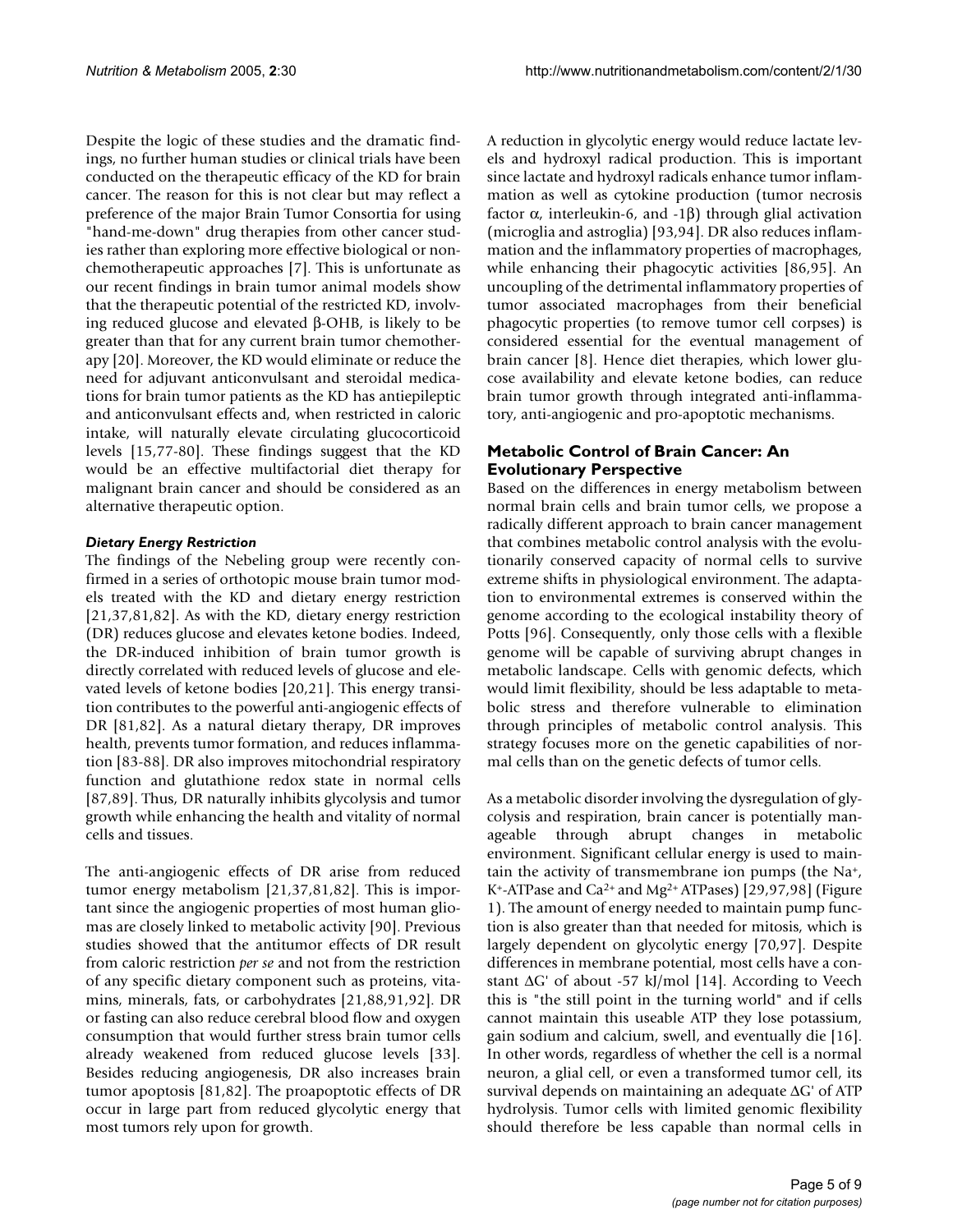utilizing alternative energy substrates to maintain their ∆G' of ATP hydrolysis.

The energy used to maintain pump function and cell viability in normal brain cells comes from either glycolysis or aerobic respiration [29,99]. In the case of C6 glioma cells and most brain tumors for that mater, this energy is mostly derived from glycolysis [29,99]. This would then render brain tumor cells vulnerable to reductions in circulating glucose levels as these mutant cells would have difficulty oxidizing alternative fuels (ketone bodies) through respiration. While some brain tumor cells may survive through up-regulation of their glucose transporters [100,101], most will either perish or reduce their growth. Direct support for this hypothesis comes from our recent findings in experimental mouse brain tumor models and from those of Nebeling and co-workers in human pediatric astrocytoma [20,37,75,81].

The widely held notion that brain tumor cells are somehow hardy or tough and resistant to death (programmed or nonprogrammed) may be a misconception. How can brain tumor cells, or any tumor cell for that matter, that have multiple types and kinds of genetic mutations be more fit and hardy than normal cells that possess a flexible genome and can easily transition between glycolysis and respiration for energy maintenance? The notion that tumor cells are more versatile than nontumor cells is also illogical in the context of evolutionary biology. While knowledge of tumor-associated mutations and genomic instability is of considerable academic interest, this information has produced no new or effective clinical therapies for brain tumors. Regardless of when or how genomic defects become involved in the initiation or progression of brain tumors, these defects can be exploited for the metabolic destruction of the tumor.

Normal cells evolved to survive extremes in metabolic and physiological environment due largely to oscillatory changes in the physical environment [96]. Moreover, the ability to adapt to extreme environmental stress is retained within the normal flexible genome [19,102]. It is this flexibility that allows normal brain cells to transition from glucose to β-OHB for energy under reduced energy availability. Due to accumulated nuclear genetic mutations and respiratory defects, brain tumor cells will be less adaptable than normal cells to abrupt changes in metabolic environment and can be either destroyed outright or isolated metabolically from normal cells. Hence, the genomic and metabolic flexibility of normal brain cells can be used to target indirectly the genetically defective and less metabolically flexible brain tumor cells.

According to this hypothesis, a novel strategy can be suggested for human brain tumor management that enhances the respiratory potential of normal brain cells while metabolically targeting the tumor cells. The approach would involve a sequential series of therapeutic steps and should be effective against any primary or secondary brain tumor regardless of cell of origin, anatomical location, or histological grade. Step one would lower circulating glucose levels and elevate circulating β-OHB levels through diet therapies or ketone body supplementation. Glucose ranges between 3.0–3.5 mM (55–65 mg/ dl) and β-OHB ranges between 4–5 mM should be effective for tumor management in most patients. The conditions for these parameters have been described previously for children and adults and can be adjusted on a case-bycase basis [34,35,75,103]. These values are also well within normal physiological ranges and will have antiangiogenic and proapoptotic effects causing metabolic isolation and significant tumor shrinkage that can be assessed from imaging analysis. Reduced glucose and elevated ketones could also antagonize tumor cachexia as previously mentioned [82].

Step two would involve surgical resection if necessary. Smaller brain tumors with reduced vascularity and clearly circumscribed boundaries should be easier to resect than larger brain tumors with poorly circumscribed boundaries and extensive vascularization [104]. The diet therapy could also be adjusted following surgery to facilitate healing and to maintain metabolic pressure on any surviving tumor cells.

Finally, step three could involve the use of either conventional or novel targeted therapies. While these therapeutic approaches might have little if any long-term benefit on malignant brain tumor management if used initially, they could be highly effective following the step one strategy after the tumor cells are weakened and metabolically isolated from the physiologically strengthened normal brain cells. Moreover, glycolysis inhibitors that would adversely affect normal cells might also be more effective following the first two steps of the proposed therapeutic strategy [105-109]. It is also possible that carefully executed weight cycling strategies could maintain metabolic pressure on surviving tumor cells and facilitate their eradication or growth retardation [110]. In addition to global diet therapies, more specific amino acid restrictions could also be effective in eliminating surviving tumor cells [111].

The objective of this new brain tumor therapeutic approach is to consistently change the physiological and metabolic environment of the tumor and the host. Only those cells with a normal flexible genome, honed through millions of years of environmental forcing and variability selection, are expected to survive extreme shifts in metabolic environment. Indeed, extreme conditions of survival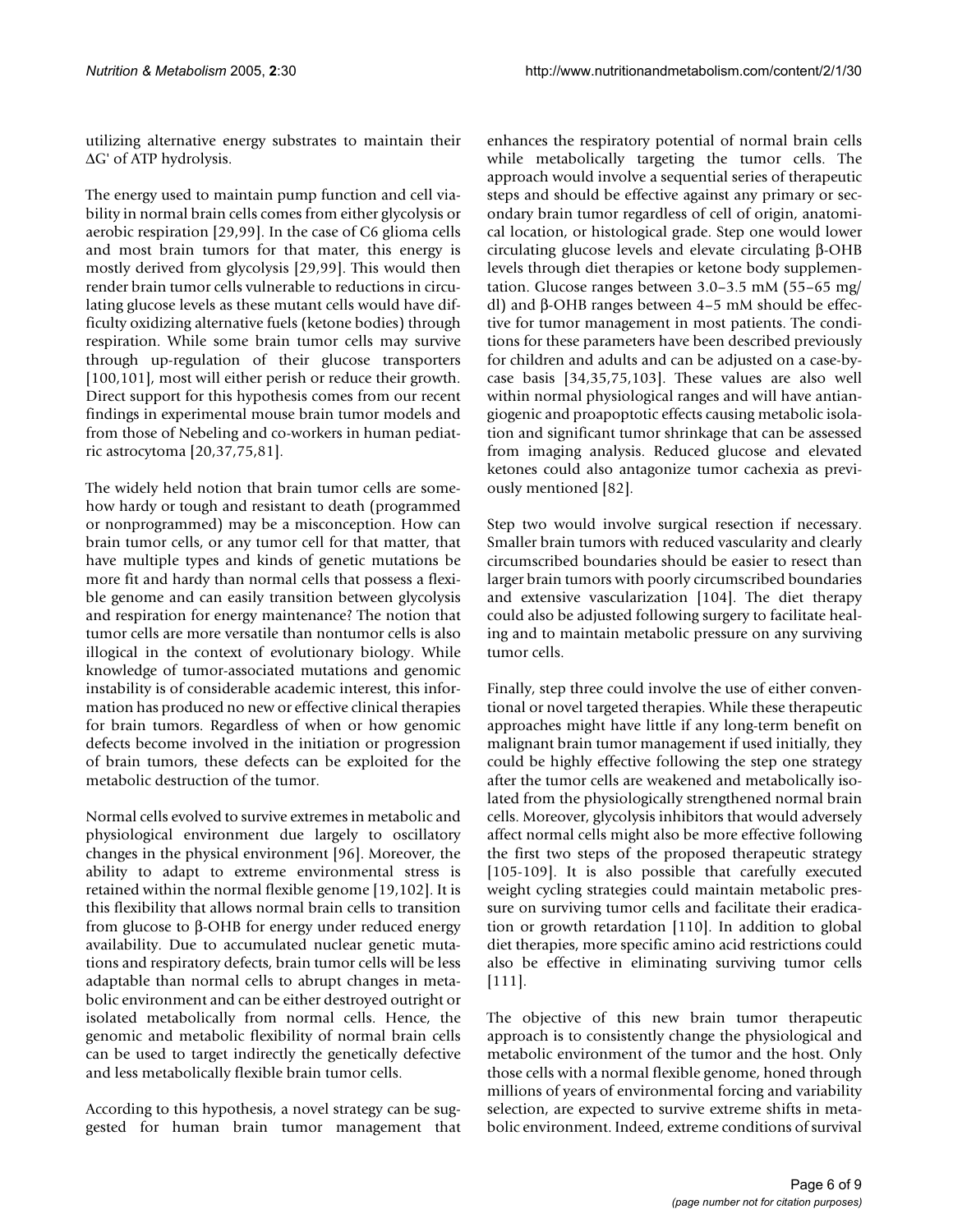and fitness will test the limits of a cell population's persistence in any given location over time [96]. While some brain tumor cells might survive under one restricted environment or another, it is unlikely that all tumor cells will survive all restricted environments. In other words, it is the theory of Potts applied with sustained pressure to the entire population of normal and neoplastic brain cells. We predict that this therapeutic approach will be more successful than current approaches because it is based on the principles of evolutionary biology and metabolic control analysis.

#### **Abbreviations**

KD, ketogenic diet; SCOT, succinyl-CoA-acetoacetate-CoA transferase; β-OHB, β-hydroxybutyrate; TCA, tricarboxylic acid.

#### **Acknowledgements**

This work was supported by grants from the NIH (HD39722 and CA102135) and from the American Institute of Cancer Research. The author would like to thank George Cahill, Richard Veech, and Linda Nebeling for comments and Michael Kiebish and John Mantis for technical assistance.

#### **References**

- 1. Kaiser J: **[No meeting of minds on childhood cancer.](http://www.ncbi.nlm.nih.gov/entrez/query.fcgi?cmd=Retrieve&db=PubMed&dopt=Abstract&list_uids=10610570)** *Science* 1999, **286:**1832-1834.
- 2. Lowry JK, Snyder JJ, Lowry PW: **[Brain tumors in the elderly:](http://www.ncbi.nlm.nih.gov/entrez/query.fcgi?cmd=Retrieve&db=PubMed&dopt=Abstract&list_uids=9678309) [recent trends in a Minnesota cohort study.](http://www.ncbi.nlm.nih.gov/entrez/query.fcgi?cmd=Retrieve&db=PubMed&dopt=Abstract&list_uids=9678309)** *Arch Neurol* 1998, **55:**922-928.
- 3. Kaatsch P, Rickert CH, Kuhl J, Schuz J, Michaelis J: **[Population](http://www.ncbi.nlm.nih.gov/entrez/query.fcgi?cmd=Retrieve&db=PubMed&dopt=Abstract&list_uids=11753995)[based epidemiologic data on brain tumors in German](http://www.ncbi.nlm.nih.gov/entrez/query.fcgi?cmd=Retrieve&db=PubMed&dopt=Abstract&list_uids=11753995) [children.](http://www.ncbi.nlm.nih.gov/entrez/query.fcgi?cmd=Retrieve&db=PubMed&dopt=Abstract&list_uids=11753995)** *Cancer* 2001, **92:**3155-3164.
- 4. Jukich PJ, McCarthy BJ, Surawicz TS, Freels S, Davis FG: **[Trends in](http://www.ncbi.nlm.nih.gov/entrez/query.fcgi?cmd=Retrieve&db=PubMed&dopt=Abstract&list_uids=11465394) [incidence of primary brain tumors in the United States,](http://www.ncbi.nlm.nih.gov/entrez/query.fcgi?cmd=Retrieve&db=PubMed&dopt=Abstract&list_uids=11465394) [1985–1994.](http://www.ncbi.nlm.nih.gov/entrez/query.fcgi?cmd=Retrieve&db=PubMed&dopt=Abstract&list_uids=11465394)** *Neuro-oncol* 2001, **3:**141-151.
- 5. Zimmerman HM: **The nature of gliomas as revealed by animal experimentation.** *Amer J Pathol* 1955, **31:**1-29.
- 6. Chang SM, Parney IF, Huang W, Anderson FA Jr, Asher AL, Bernstein M, Lillehei KO, Brem H, Berger MS, Laws ER: **[Patterns of care for](http://www.ncbi.nlm.nih.gov/entrez/query.fcgi?cmd=Retrieve&db=PubMed&dopt=Abstract&list_uids=15687310) [adults with newly diagnosed malignant glioma.](http://www.ncbi.nlm.nih.gov/entrez/query.fcgi?cmd=Retrieve&db=PubMed&dopt=Abstract&list_uids=15687310)** *Jama* 2005, **293:**557-564.
- 7. Fisher PG, Buffler PA: **[Malignant gliomas in 2005: where to GO](http://www.ncbi.nlm.nih.gov/entrez/query.fcgi?cmd=Retrieve&db=PubMed&dopt=Abstract&list_uids=15687318) [from here?](http://www.ncbi.nlm.nih.gov/entrez/query.fcgi?cmd=Retrieve&db=PubMed&dopt=Abstract&list_uids=15687318)** *Jama* 2005, **293:**615-617.
- 8. Seyfried TN: **[Perspectives on brain tumor formation involving](http://www.ncbi.nlm.nih.gov/entrez/query.fcgi?cmd=Retrieve&db=PubMed&dopt=Abstract&list_uids=11370160) [macrophages, glia, and neural stem cells.](http://www.ncbi.nlm.nih.gov/entrez/query.fcgi?cmd=Retrieve&db=PubMed&dopt=Abstract&list_uids=11370160)** *Perspect Biol Med* 2001, **44:**263-282.
- 9. Sonnenschein C, Soto AM: **The Society of Cells: Cancer and the Control of Cell Proliferation.** New York: Springer-Verlag; 1999.
- 10. Shapiro WR: **[Current therapy for brain tumors: back to the](http://www.ncbi.nlm.nih.gov/entrez/query.fcgi?cmd=Retrieve&db=PubMed&dopt=Abstract&list_uids=10199330) [future.](http://www.ncbi.nlm.nih.gov/entrez/query.fcgi?cmd=Retrieve&db=PubMed&dopt=Abstract&list_uids=10199330)** *Arch Neurol* 1999, **56:**429-432.
- 11. Sonnenschein C, Soto AM: **[Somatic mutation theory of carcino](http://www.ncbi.nlm.nih.gov/entrez/query.fcgi?cmd=Retrieve&db=PubMed&dopt=Abstract&list_uids=11170258)[genesis: why it should be dropped and replaced.](http://www.ncbi.nlm.nih.gov/entrez/query.fcgi?cmd=Retrieve&db=PubMed&dopt=Abstract&list_uids=11170258)** *Mol Carcinog* 2000, **29:**205-211.
- 12. Kiebish MA, Seyfried TN: **[Absence of pathogenic mitochondrial](http://www.ncbi.nlm.nih.gov/entrez/query.fcgi?cmd=Retrieve&db=PubMed&dopt=Abstract&list_uids=16105171) [DNA mutations in mouse brain tumors.](http://www.ncbi.nlm.nih.gov/entrez/query.fcgi?cmd=Retrieve&db=PubMed&dopt=Abstract&list_uids=16105171)** *BMC Cancer* 2005, **5:**102.
- 13. Stupp R, Mason WP, van den Bent MJ, Weller M, Fisher B, Taphoorn MJ, Belanger K, Brandes AA, Marosi C, Bogdahn U, *et al.*: **[Radiother](http://www.ncbi.nlm.nih.gov/entrez/query.fcgi?cmd=Retrieve&db=PubMed&dopt=Abstract&list_uids=15758009)[apy plus concomitant and adjuvant temozolomide for](http://www.ncbi.nlm.nih.gov/entrez/query.fcgi?cmd=Retrieve&db=PubMed&dopt=Abstract&list_uids=15758009) [glioblastoma.](http://www.ncbi.nlm.nih.gov/entrez/query.fcgi?cmd=Retrieve&db=PubMed&dopt=Abstract&list_uids=15758009)** *N Engl J Med* 2005, **352:**987-996.
- 14. Veech RL: **[The therapeutic implications of ketone bodies: the](http://www.ncbi.nlm.nih.gov/entrez/query.fcgi?cmd=Retrieve&db=PubMed&dopt=Abstract&list_uids=14769489) effects of ketone bodies in pathological conditions: ketosis, [ketogenic diet, redox states, insulin resistance, and mito](http://www.ncbi.nlm.nih.gov/entrez/query.fcgi?cmd=Retrieve&db=PubMed&dopt=Abstract&list_uids=14769489)[chondrial metabolism.](http://www.ncbi.nlm.nih.gov/entrez/query.fcgi?cmd=Retrieve&db=PubMed&dopt=Abstract&list_uids=14769489)** *Prostaglandins Leukot Essent Fatty Acids* 2004, **70:**309-319.
- 15. Greene AE, Todorova MT, Seyfried TN: **[Perspectives on the met](http://www.ncbi.nlm.nih.gov/entrez/query.fcgi?cmd=Retrieve&db=PubMed&dopt=Abstract&list_uids=12859666)[abolic management of epilepsy through dietary reduction of](http://www.ncbi.nlm.nih.gov/entrez/query.fcgi?cmd=Retrieve&db=PubMed&dopt=Abstract&list_uids=12859666)**

**[glucose and elevation of ketone bodies.](http://www.ncbi.nlm.nih.gov/entrez/query.fcgi?cmd=Retrieve&db=PubMed&dopt=Abstract&list_uids=12859666)** *J Neurochem* 2003, **86:**529-537.

- 16. Veech RL: **Metabolic control analysis of ketone and insulin action: Implications for phenotyping of disease and design of therapy.** 2002 [\[http://www.biodynamichealthaging.org/](http://www.biodynamichealthaging.org/)].
- 17. Strohman R: **[Maneuvering in the complex path from genotype](http://www.ncbi.nlm.nih.gov/entrez/query.fcgi?cmd=Retrieve&db=PubMed&dopt=Abstract&list_uids=11976445) [to phenotype.](http://www.ncbi.nlm.nih.gov/entrez/query.fcgi?cmd=Retrieve&db=PubMed&dopt=Abstract&list_uids=11976445)** *Science* 2002, **296:**701-703.
- 18. Kacser H, Burns JA: **[The molecular basis of dominance.](http://www.ncbi.nlm.nih.gov/entrez/query.fcgi?cmd=Retrieve&db=PubMed&dopt=Abstract&list_uids=7297851)** *Genetics* 1981, **97:**639-666.
- 19. Greenspan RJ: **[The flexible genome.](http://www.ncbi.nlm.nih.gov/entrez/query.fcgi?cmd=Retrieve&db=PubMed&dopt=Abstract&list_uids=11331904)** *Nat Rev Genet* 2001, **2:**383-387.
- 20. Seyfried TN, Mukherjee P, Adams E, Mulroony T, Abate LE: **Metabolic Control of Brain Cancer: Role of Glucose and Ketone Bodies.** *Proc Amer Assoc Cancer Res* 2005, **46:**1147.
- 21. Seyfried TN, Sanderson TM, El-Abbadi MM, McGowan R, Mukherjee P: **[Role of glucose and ketone bodies in the metabolic control](http://www.ncbi.nlm.nih.gov/entrez/query.fcgi?cmd=Retrieve&db=PubMed&dopt=Abstract&list_uids=14520474) [of experimental brain cancer.](http://www.ncbi.nlm.nih.gov/entrez/query.fcgi?cmd=Retrieve&db=PubMed&dopt=Abstract&list_uids=14520474)** *Br J Cancer* 2003, **89:**1375-1382.
- 22. Kirsch WM, Schulz Q, Van Buskirk J, Nakane P: **[Anaerobic energy](http://www.ncbi.nlm.nih.gov/entrez/query.fcgi?cmd=Retrieve&db=PubMed&dopt=Abstract&list_uids=4343199) [metabolism in brain tumors.](http://www.ncbi.nlm.nih.gov/entrez/query.fcgi?cmd=Retrieve&db=PubMed&dopt=Abstract&list_uids=4343199)** *Prog Exp Tumor Res* 1972, **17:**163-191.
- 23. Mangiardi JR, Yodice P: **[Metabolism of the malignant](http://www.ncbi.nlm.nih.gov/entrez/query.fcgi?cmd=Retrieve&db=PubMed&dopt=Abstract&list_uids=2403663) [astrocytoma.](http://www.ncbi.nlm.nih.gov/entrez/query.fcgi?cmd=Retrieve&db=PubMed&dopt=Abstract&list_uids=2403663)** *Neurosurgery* 1990, **26:**1-19.
- 24. Lichtor T, Dohrmann GJ: **[Respiratory patterns in human brain](http://www.ncbi.nlm.nih.gov/entrez/query.fcgi?cmd=Retrieve&db=PubMed&dopt=Abstract&list_uids=3027607) [tumors.](http://www.ncbi.nlm.nih.gov/entrez/query.fcgi?cmd=Retrieve&db=PubMed&dopt=Abstract&list_uids=3027607)** *Neurosurgery* 1986, **19:**896-899.
- 25. Lowry OH, Passonneau JV, Hasselberger FX, Shulz DW: **[Effect of](http://www.ncbi.nlm.nih.gov/entrez/query.fcgi?cmd=Retrieve&db=PubMed&dopt=Abstract&list_uids=14114842) [ischemia on known substrates and cofactors of the glycolytic](http://www.ncbi.nlm.nih.gov/entrez/query.fcgi?cmd=Retrieve&db=PubMed&dopt=Abstract&list_uids=14114842) [pathway in brain.](http://www.ncbi.nlm.nih.gov/entrez/query.fcgi?cmd=Retrieve&db=PubMed&dopt=Abstract&list_uids=14114842)** *J Biol Chem* 1964, **239:**18-30.
- 26. Clarke DD, Sokoloff L: **Circulation and energy metabolism in the brain.** In *Basic Neurochemistry* sixth edition. Edited by: Siegel GJ, Agranoff BW, Albers RW, Fisher SK, Uhler MD. New York: Lippincott-Raven; 1999:637-669.
- 27. Cahill GF Jr: **[Starvation in man.](http://www.ncbi.nlm.nih.gov/entrez/query.fcgi?cmd=Retrieve&db=PubMed&dopt=Abstract&list_uids=4915800)** *N Engl J Med* 1970, **282:**668-675.
- 28. Ebert D, Haller RG, Walton ME: **[Energy contribution of](http://www.ncbi.nlm.nih.gov/entrez/query.fcgi?cmd=Retrieve&db=PubMed&dopt=Abstract&list_uids=12843297) [octanoate to intact rat brain metabolism measured by 13C](http://www.ncbi.nlm.nih.gov/entrez/query.fcgi?cmd=Retrieve&db=PubMed&dopt=Abstract&list_uids=12843297) [nuclear magnetic resonance spectroscopy.](http://www.ncbi.nlm.nih.gov/entrez/query.fcgi?cmd=Retrieve&db=PubMed&dopt=Abstract&list_uids=12843297)** *J Neurosci* 2003, **23:**5928-5935.
- 29. Allen NJ, Karadottir R, Attwell D: **[A preferential role for glycol](http://www.ncbi.nlm.nih.gov/entrez/query.fcgi?cmd=Retrieve&db=PubMed&dopt=Abstract&list_uids=15673665)[ysis in preventing the anoxic depolarization of rat hippocam](http://www.ncbi.nlm.nih.gov/entrez/query.fcgi?cmd=Retrieve&db=PubMed&dopt=Abstract&list_uids=15673665)[pal area CA1 pyramidal cells.](http://www.ncbi.nlm.nih.gov/entrez/query.fcgi?cmd=Retrieve&db=PubMed&dopt=Abstract&list_uids=15673665)** *J Neurosci* 2005, **25:**848-859.
- 30. Pellerin L, Pellegri G, Martin JL, Magistretti PJ: **[Expression of mono](http://www.ncbi.nlm.nih.gov/entrez/query.fcgi?cmd=Retrieve&db=PubMed&dopt=Abstract&list_uids=9520480)carboxylate transporter mRNAs in mouse brain: support for [a distinct role of lactate as an energy substrate for the neo](http://www.ncbi.nlm.nih.gov/entrez/query.fcgi?cmd=Retrieve&db=PubMed&dopt=Abstract&list_uids=9520480)[natal vs. adult brain.](http://www.ncbi.nlm.nih.gov/entrez/query.fcgi?cmd=Retrieve&db=PubMed&dopt=Abstract&list_uids=9520480)** *Proc Natl Acad Sci U S A* 1998, **95:**3990-3995.
- 31. Pellerin L, Bergersen LH, Halestrap AP, Pierre K: **[Cellular and sub](http://www.ncbi.nlm.nih.gov/entrez/query.fcgi?cmd=Retrieve&db=PubMed&dopt=Abstract&list_uids=15573400)[cellular distribution of monocarboxylate transporters in cul](http://www.ncbi.nlm.nih.gov/entrez/query.fcgi?cmd=Retrieve&db=PubMed&dopt=Abstract&list_uids=15573400)[tured brain cells and in the adult brain.](http://www.ncbi.nlm.nih.gov/entrez/query.fcgi?cmd=Retrieve&db=PubMed&dopt=Abstract&list_uids=15573400)** *J Neurosci Res* 2005, **79:**55-64.
- 32. Owen OE, Morgan AP, Kemp HG, Sullivan JM, Herrera MG, Cahill GF Jr: **[Brain metabolism during fasting.](http://www.ncbi.nlm.nih.gov/entrez/query.fcgi?cmd=Retrieve&db=PubMed&dopt=Abstract&list_uids=6061736)** *J Clin Invest* 1967, **46:**1589-1595.
- 33. VanItallie TB, Nufert TH: **[Ketones: metabolism's ugly duckling.](http://www.ncbi.nlm.nih.gov/entrez/query.fcgi?cmd=Retrieve&db=PubMed&dopt=Abstract&list_uids=14604265)** *Nutr Rev* 2003, **61:**327-341.
- 34. Morris AA: **[Cerebral ketone body metabolism.](http://www.ncbi.nlm.nih.gov/entrez/query.fcgi?cmd=Retrieve&db=PubMed&dopt=Abstract&list_uids=15877199)** *J Inherit Metab Dis* 2005, **28:**109-121.
- 35. Cahill GF Jr, Veech RL: **[Ketoacids? Good medicine?](http://www.ncbi.nlm.nih.gov/entrez/query.fcgi?cmd=Retrieve&db=PubMed&dopt=Abstract&list_uids=12813917)** *Trans Am Clin Climatol Assoc* 2003, **114:**149-161. discussion 162–143
- 36. Mantis JG, Centeno NA, Todorova MT, McGowan R, Seyfried TN: **Management of multifactorial idiopathic epilepsy in EL mice [with caloric restriction and the ketogenic diet: role of glu](http://www.ncbi.nlm.nih.gov/entrez/query.fcgi?cmd=Retrieve&db=PubMed&dopt=Abstract&list_uids=15507133)[cose and ketone bodies.](http://www.ncbi.nlm.nih.gov/entrez/query.fcgi?cmd=Retrieve&db=PubMed&dopt=Abstract&list_uids=15507133)** *Nutr Metab (Lond)* 2004, **1:**11.
- 37. Seyfried TN, Mukherjee P: **Anti-Angiogenic and Pro-Apoptotic Effects of Dietary Restriction in Experimental Brain Cancer: Role of Glucose and Ketone Bodies.** In *Integration/Interaction of Oncologic Growth Volume 15*. 2nd edition. Edited by: Meadows GG. New York: Kluwer Academic; 2005.
- 38. Leino RL, Gerhart DZ, Duelli R, Enerson BE, Drewes LR: **[Diet](http://www.ncbi.nlm.nih.gov/entrez/query.fcgi?cmd=Retrieve&db=PubMed&dopt=Abstract&list_uids=11248400)[induced ketosis increases monocarboxylate transporter](http://www.ncbi.nlm.nih.gov/entrez/query.fcgi?cmd=Retrieve&db=PubMed&dopt=Abstract&list_uids=11248400) [\(MCT1\) levels in rat brain.](http://www.ncbi.nlm.nih.gov/entrez/query.fcgi?cmd=Retrieve&db=PubMed&dopt=Abstract&list_uids=11248400)** *Neurochem Int* 2001, **38:**519-527.
- 39. Koehler-Stec EM, Simpson IA, Vannucci SJ, Landschulz KT, Landschulz WH: **[Monocarboxylate transporter expression in mouse](http://www.ncbi.nlm.nih.gov/entrez/query.fcgi?cmd=Retrieve&db=PubMed&dopt=Abstract&list_uids=9725820) [brain.](http://www.ncbi.nlm.nih.gov/entrez/query.fcgi?cmd=Retrieve&db=PubMed&dopt=Abstract&list_uids=9725820)** *Am J Physiol* 1998, **275:**E516-524.
- 40. Zhang F, Vannucci SJ, Philp NJ, Simpson IA: **[Monocarboxylate](http://www.ncbi.nlm.nih.gov/entrez/query.fcgi?cmd=Retrieve&db=PubMed&dopt=Abstract&list_uids=15578721) [transporter expression in the spontaneous hypertensive rat:](http://www.ncbi.nlm.nih.gov/entrez/query.fcgi?cmd=Retrieve&db=PubMed&dopt=Abstract&list_uids=15578721) [effect of stroke.](http://www.ncbi.nlm.nih.gov/entrez/query.fcgi?cmd=Retrieve&db=PubMed&dopt=Abstract&list_uids=15578721)** *J Neurosci Res* 2005, **79:**139-145.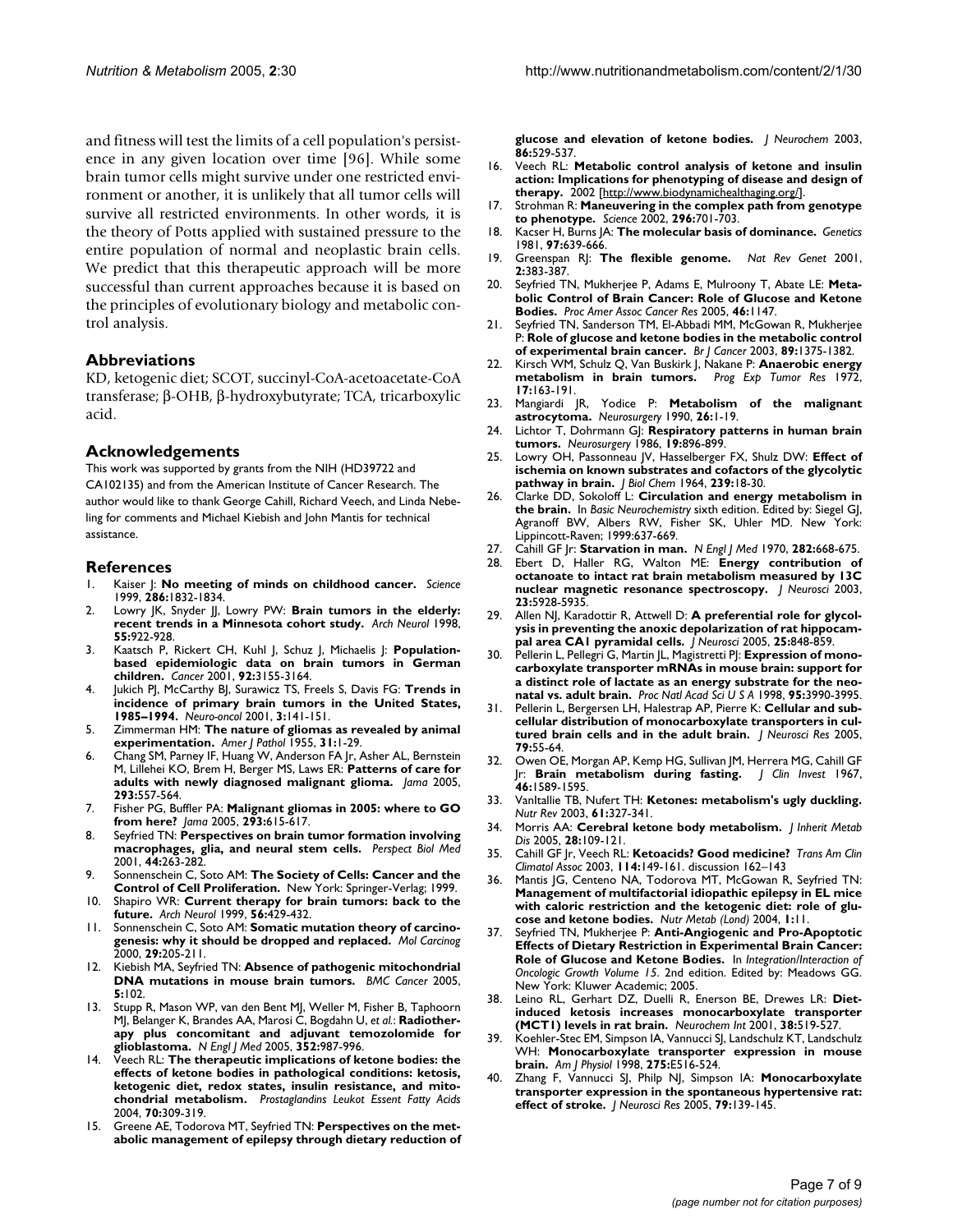- 41. Pan JW, de Graaf RA, Rothman DL, Hetherington HP: **13C-[2,4]-bhydroxybutyrate metabolism in human brain.** *J Neurochem* 2002, **81(suppl 1):**45.
- 42. Fredericks M, Ramsey RB: **[3-Oxo acid coenzyme A transferase](http://www.ncbi.nlm.nih.gov/entrez/query.fcgi?cmd=Retrieve&db=PubMed&dopt=Abstract&list_uids=298319) [activity in brain and tumors of the nervous system.](http://www.ncbi.nlm.nih.gov/entrez/query.fcgi?cmd=Retrieve&db=PubMed&dopt=Abstract&list_uids=298319)** *J Neurochem* 1978, **31:**1529-1531.
- 43. Bhagavan NV: **Medical Biochemistry.** Fourth edition. New York: Harcourt; 2002.
- 44. Veech RL, Chance B, Kashiwaya Y, Lardy HA, Cahill GF Jr: **[Ketone](http://www.ncbi.nlm.nih.gov/entrez/query.fcgi?cmd=Retrieve&db=PubMed&dopt=Abstract&list_uids=11569918) [bodies, potential therapeutic uses.](http://www.ncbi.nlm.nih.gov/entrez/query.fcgi?cmd=Retrieve&db=PubMed&dopt=Abstract&list_uids=11569918) 51:**241-247.
- 45. Laterra J, Keep R, Betz AL, Goldstein GW: **Blood-brain-cerebrospinal fluid barriers.** In *Basic Neurochemistry: Molecular, Cellular and Medical Aspects* sixth edition. Edited by: Siegel GJ, Agranoff BW, Albers RW, Fisher SK, Uhler MD. New York: Lippincott-Raven; 1999:671-689.
- 46. Fanelli C, Di Vincenzo A, Modarelli F, Lepore M, Ciofetta M, Epifano L, Pampanelli S, Brunetti P, Bolli GB: **[Post-hypoglycaemic hyper](http://www.ncbi.nlm.nih.gov/entrez/query.fcgi?cmd=Retrieve&db=PubMed&dopt=Abstract&list_uids=8270135)[ketonaemia does not contribute to brain metabolism during](http://www.ncbi.nlm.nih.gov/entrez/query.fcgi?cmd=Retrieve&db=PubMed&dopt=Abstract&list_uids=8270135) [insulin-induced hypoglycaemia in humans.](http://www.ncbi.nlm.nih.gov/entrez/query.fcgi?cmd=Retrieve&db=PubMed&dopt=Abstract&list_uids=8270135)** *Diabetologia* 1993, **36:**1191-1197.
- Kashiwaya Y, Takeshima T, Mori N, Nakashima K, Clarke K, Veech RL: **[D-beta-hydroxybutyrate protects neurons in models of](http://www.ncbi.nlm.nih.gov/entrez/query.fcgi?cmd=Retrieve&db=PubMed&dopt=Abstract&list_uids=10805800) [Alzheimer's and Parkinson's disease.](http://www.ncbi.nlm.nih.gov/entrez/query.fcgi?cmd=Retrieve&db=PubMed&dopt=Abstract&list_uids=10805800)** *Proc Natl Acad Sci U S A* 2000, **97:**5440-5444.
- 48. Masuda R, Monahan JW, Kashiwaya Y: **[D-beta-hydroxybutyrate is](http://www.ncbi.nlm.nih.gov/entrez/query.fcgi?cmd=Retrieve&db=PubMed&dopt=Abstract&list_uids=15825191) [neuroprotective against hypoxia in serum-free hippocampal](http://www.ncbi.nlm.nih.gov/entrez/query.fcgi?cmd=Retrieve&db=PubMed&dopt=Abstract&list_uids=15825191) [primary cultures.](http://www.ncbi.nlm.nih.gov/entrez/query.fcgi?cmd=Retrieve&db=PubMed&dopt=Abstract&list_uids=15825191)** *J Neurosci Res* 2005, **80:**501-509.
- 49. Nehlig A, Pereira de Vasconcelos A: **[Glucose and ketone body](http://www.ncbi.nlm.nih.gov/entrez/query.fcgi?cmd=Retrieve&db=PubMed&dopt=Abstract&list_uids=8430212) [utilization by the brain of neonatal rats.](http://www.ncbi.nlm.nih.gov/entrez/query.fcgi?cmd=Retrieve&db=PubMed&dopt=Abstract&list_uids=8430212)** *Prog Neurobiol* 1993, **40:**163-221.
- Sato K, Kashiwaya Y, Keon CA, Tsuchiya N, King MT, Radda GK, Chance B, Clarke K, Veech RL: **[Insulin, ketone bodies, and mito](http://www.ncbi.nlm.nih.gov/entrez/query.fcgi?cmd=Retrieve&db=PubMed&dopt=Abstract&list_uids=7768357)[chondrial energy transduction.](http://www.ncbi.nlm.nih.gov/entrez/query.fcgi?cmd=Retrieve&db=PubMed&dopt=Abstract&list_uids=7768357)** *Faseb J* 1995, **9:**651-658.
- 51. Chance B, Sies H, Boveris A: **[Hydroperoxide metabolism in](http://www.ncbi.nlm.nih.gov/entrez/query.fcgi?cmd=Retrieve&db=PubMed&dopt=Abstract&list_uids=37532) [mammalian organs.](http://www.ncbi.nlm.nih.gov/entrez/query.fcgi?cmd=Retrieve&db=PubMed&dopt=Abstract&list_uids=37532)** *Physiol Rev* 1979, **59:**527-605.
- Rhodes CG, Wise RJ, Gibbs JM, Frackowiak RS, Hatazawa J, Palmer AJ, Thomas DG, Jones T: **[In vivo disturbance of the oxidative](http://www.ncbi.nlm.nih.gov/entrez/query.fcgi?cmd=Retrieve&db=PubMed&dopt=Abstract&list_uids=6606389) [metabolism of glucose in human cerebral gliomas.](http://www.ncbi.nlm.nih.gov/entrez/query.fcgi?cmd=Retrieve&db=PubMed&dopt=Abstract&list_uids=6606389)** *Ann Neurol* 1983, **14:**614-626.
- 53. Nagamatsu S, Nakamichi Y, Inoue N, Inoue M, Nishino H, Sawa H: **[Rat C6 glioma cell growth is related to glucose transport and](http://www.ncbi.nlm.nih.gov/entrez/query.fcgi?cmd=Retrieve&db=PubMed&dopt=Abstract&list_uids=8912684) [metabolism.](http://www.ncbi.nlm.nih.gov/entrez/query.fcgi?cmd=Retrieve&db=PubMed&dopt=Abstract&list_uids=8912684)** *Biochem J* 1996, **319(Pt 2):**477-482.
- 54. Roslin M, Henriksson R, Bergstrom P, Ungerstedt U, Bergenheim AT: **Baseline levels of glucose metabolites, glutamate and glyc[erol in malignant glioma assessed by stereotactic](http://www.ncbi.nlm.nih.gov/entrez/query.fcgi?cmd=Retrieve&db=PubMed&dopt=Abstract&list_uids=12622454) [microdialysis.](http://www.ncbi.nlm.nih.gov/entrez/query.fcgi?cmd=Retrieve&db=PubMed&dopt=Abstract&list_uids=12622454)** *J Neurooncol* 2003, **61:**151-160.
- 55. Floridi A, Paggi MG, Fanciulli M: **[Modulation of glycolysis in neu](http://www.ncbi.nlm.nih.gov/entrez/query.fcgi?cmd=Retrieve&db=PubMed&dopt=Abstract&list_uids=2674359)[roepithelial tumors.](http://www.ncbi.nlm.nih.gov/entrez/query.fcgi?cmd=Retrieve&db=PubMed&dopt=Abstract&list_uids=2674359)** *J Neurosurg Sci* 1989, **33:**55-64.
- 56. Galarraga J, Loreck DJ, Graham JF, DeLaPaz RL, Smith BH, Hallgren D, Cummins C|: [Glucose metabolism in human gliomas: corre](http://www.ncbi.nlm.nih.gov/entrez/query.fcgi?cmd=Retrieve&db=PubMed&dopt=Abstract&list_uids=3508247)**[spondence of in situ and in vitro metabolic rates and altered](http://www.ncbi.nlm.nih.gov/entrez/query.fcgi?cmd=Retrieve&db=PubMed&dopt=Abstract&list_uids=3508247) [energy metabolism.](http://www.ncbi.nlm.nih.gov/entrez/query.fcgi?cmd=Retrieve&db=PubMed&dopt=Abstract&list_uids=3508247)** *Metab Brain Dis* 1986, **1:**279-291.
- 57. Mies G, Paschen W, Ebhardt G, Hossmann KA: **[Relationship](http://www.ncbi.nlm.nih.gov/entrez/query.fcgi?cmd=Retrieve&db=PubMed&dopt=Abstract&list_uids=2213113) between of blood flow, glucose metabolism, protein synthe[sis, glucose and ATP content in experimentally-induced gli](http://www.ncbi.nlm.nih.gov/entrez/query.fcgi?cmd=Retrieve&db=PubMed&dopt=Abstract&list_uids=2213113)[oma \(RG1 2.2\) of rat brain.](http://www.ncbi.nlm.nih.gov/entrez/query.fcgi?cmd=Retrieve&db=PubMed&dopt=Abstract&list_uids=2213113)** *J Neurooncol* 1990, **9:**17-28.
- 58. Oudard S, Boitier E, Miccoli L, Rousset S, Dutrillaux B, Poupon MF: **Gliomas are driven by glycolysis: putative roles of hexoki**nase, oxidative phosphorylation and **[ultrastructure.](http://www.ncbi.nlm.nih.gov/entrez/query.fcgi?cmd=Retrieve&db=PubMed&dopt=Abstract&list_uids=9216643)** *Anticancer Res* 1997, **17:**1903-1911.
- 59. Tisdale MJ: **[Biology of cachexia.](http://www.ncbi.nlm.nih.gov/entrez/query.fcgi?cmd=Retrieve&db=PubMed&dopt=Abstract&list_uids=9392617)** *J Natl Cancer Inst* 1997, **89:**1763-1773.
- 60. Patel MS, Russell JJ, Gershman H: **[Ketone-body metabolism in gli](http://www.ncbi.nlm.nih.gov/entrez/query.fcgi?cmd=Retrieve&db=PubMed&dopt=Abstract&list_uids=6118869)[oma and neuroblastoma cells.](http://www.ncbi.nlm.nih.gov/entrez/query.fcgi?cmd=Retrieve&db=PubMed&dopt=Abstract&list_uids=6118869)** *Proc Natl Acad Sci U S A* 1981, **78:**7214-7218.
- 61. Roeder LM, Poduslo SE, Tildon JT: **[Utilization of ketone bodies](http://www.ncbi.nlm.nih.gov/entrez/query.fcgi?cmd=Retrieve&db=PubMed&dopt=Abstract&list_uids=7161845) [and glucose by established neural cell lines.](http://www.ncbi.nlm.nih.gov/entrez/query.fcgi?cmd=Retrieve&db=PubMed&dopt=Abstract&list_uids=7161845)** *J Neurosci Res* 1982, **8:**671-682.
- 62. Sawai M, Yashiro M, Nishiguchi Y, Ohira M, Hirakawa K: **[Growth](http://www.ncbi.nlm.nih.gov/entrez/query.fcgi?cmd=Retrieve&db=PubMed&dopt=Abstract&list_uids=15330163)inhibitory effects of the ketone body, monoacetoacetin, on [human gastric cancer cells with succinyl-CoA: 3-oxoacid](http://www.ncbi.nlm.nih.gov/entrez/query.fcgi?cmd=Retrieve&db=PubMed&dopt=Abstract&list_uids=15330163) [CoA-transferase \(SCOT\) deficiency.](http://www.ncbi.nlm.nih.gov/entrez/query.fcgi?cmd=Retrieve&db=PubMed&dopt=Abstract&list_uids=15330163)** *Anticancer Res* 2004, **24:**2213-2217.
- 63. Tisdale MJ: **[Role of acetoacetyl-CoA synthetase in acetoace](http://www.ncbi.nlm.nih.gov/entrez/query.fcgi?cmd=Retrieve&db=PubMed&dopt=Abstract&list_uids=6147189)[tate utilization by tumor cells.](http://www.ncbi.nlm.nih.gov/entrez/query.fcgi?cmd=Retrieve&db=PubMed&dopt=Abstract&list_uids=6147189)** *Cancer Biochem Biophys* 1984, **7:**101-107.
- 64. Portais JC, Voisin P, Merle M, Canioni P: **[Glucose and glutamine](http://www.ncbi.nlm.nih.gov/entrez/query.fcgi?cmd=Retrieve&db=PubMed&dopt=Abstract&list_uids=8831946) [metabolism in C6 glioma cells studied by carbon 13 NMR.](http://www.ncbi.nlm.nih.gov/entrez/query.fcgi?cmd=Retrieve&db=PubMed&dopt=Abstract&list_uids=8831946)** *Biochimie* 1996, **78:**155-164.
- 65. Meixensberger J, Herting B, Roggendorf W, Reichmann H: **[Meta](http://www.ncbi.nlm.nih.gov/entrez/query.fcgi?cmd=Retrieve&db=PubMed&dopt=Abstract&list_uids=7562002)[bolic patterns in malignant gliomas.](http://www.ncbi.nlm.nih.gov/entrez/query.fcgi?cmd=Retrieve&db=PubMed&dopt=Abstract&list_uids=7562002)** *J Neurooncol* 1995, **24:**153-161.
- 66. Pedersen PL: **[Tumor mitochondria and the bioenergetics of](http://www.ncbi.nlm.nih.gov/entrez/query.fcgi?cmd=Retrieve&db=PubMed&dopt=Abstract&list_uids=149996) [cancer cells.](http://www.ncbi.nlm.nih.gov/entrez/query.fcgi?cmd=Retrieve&db=PubMed&dopt=Abstract&list_uids=149996)** *Prog Exp Tumor Res* 1978, **22:**190-274.
- 67. Warburg O: **The Metabolism of Tumours.** New York: Richard R. Smith; 1931.
- 68. Warburg O: **[On the origin of cancer cells.](http://www.ncbi.nlm.nih.gov/entrez/query.fcgi?cmd=Retrieve&db=PubMed&dopt=Abstract&list_uids=13298683)** *Science* 1956, **123:**309-314.
- 69. Cuezva JM, Chen G, Alonso AM, Isidore A, Misek DE, Hanash SM, Beer DG: **[The bioenergetic signature of lung adenocarcino](http://www.ncbi.nlm.nih.gov/entrez/query.fcgi?cmd=Retrieve&db=PubMed&dopt=Abstract&list_uids=14963017)[mas is a molecular marker of cancer diagnosis and](http://www.ncbi.nlm.nih.gov/entrez/query.fcgi?cmd=Retrieve&db=PubMed&dopt=Abstract&list_uids=14963017) [prognosis.](http://www.ncbi.nlm.nih.gov/entrez/query.fcgi?cmd=Retrieve&db=PubMed&dopt=Abstract&list_uids=14963017)** *Carcinogenesis* 2004, **25:**1157-1163.
- 70. Aisenberg AC: **The Glycolysis and Respiration of Tumors.** New York: Academic Press; 1961.
- Ikezaki K, Black KL, Conklin SG, Becker DP: [Histochemical evalu](http://www.ncbi.nlm.nih.gov/entrez/query.fcgi?cmd=Retrieve&db=PubMed&dopt=Abstract&list_uids=1360622)**[ation of energy metabolism in rat glioma.](http://www.ncbi.nlm.nih.gov/entrez/query.fcgi?cmd=Retrieve&db=PubMed&dopt=Abstract&list_uids=1360622)** *Neurol Res* 1992, **14:**289-293.
- 72. Schlame M, Rua D, Greenberg ML: **[The biosynthesis and func](http://www.ncbi.nlm.nih.gov/entrez/query.fcgi?cmd=Retrieve&db=PubMed&dopt=Abstract&list_uids=10799718)[tional role of cardiolipin.](http://www.ncbi.nlm.nih.gov/entrez/query.fcgi?cmd=Retrieve&db=PubMed&dopt=Abstract&list_uids=10799718)** *Prog Lipid Res* 2000, **39:**257-288.
- Canuto RA, Biocca ME, Muzio G, Dianzani MU: [Fatty acid compo](http://www.ncbi.nlm.nih.gov/entrez/query.fcgi?cmd=Retrieve&db=PubMed&dopt=Abstract&list_uids=2752533)**[sition of phospholipids in mitochondria and microsomes dur](http://www.ncbi.nlm.nih.gov/entrez/query.fcgi?cmd=Retrieve&db=PubMed&dopt=Abstract&list_uids=2752533)[ing diethylnitrosamine carcinogenesis in rat liver.](http://www.ncbi.nlm.nih.gov/entrez/query.fcgi?cmd=Retrieve&db=PubMed&dopt=Abstract&list_uids=2752533)** *Cell Biochem Funct* 1989, **7:**11-19.
- 74. Elstrom RL, Bauer DE, Buzzai M, Karnauskas R, Harris MH, Plas DR, Zhuang H, Cinalli RM, Alavi A, Rudin CM, *et al.*: **[Akt stimulates aer](http://www.ncbi.nlm.nih.gov/entrez/query.fcgi?cmd=Retrieve&db=PubMed&dopt=Abstract&list_uids=15172999)[obic glycolysis in cancer cells.](http://www.ncbi.nlm.nih.gov/entrez/query.fcgi?cmd=Retrieve&db=PubMed&dopt=Abstract&list_uids=15172999)** *Cancer Res* 2004, **64:**3892-3899.
- 75. Nebeling LC, Miraldi F, Shurin SB, Lerner E: **[Effects of a ketogenic](http://www.ncbi.nlm.nih.gov/entrez/query.fcgi?cmd=Retrieve&db=PubMed&dopt=Abstract&list_uids=7790697) [diet on tumor metabolism and nutritional status in pediatric](http://www.ncbi.nlm.nih.gov/entrez/query.fcgi?cmd=Retrieve&db=PubMed&dopt=Abstract&list_uids=7790697) [oncology patients: two case reports.](http://www.ncbi.nlm.nih.gov/entrez/query.fcgi?cmd=Retrieve&db=PubMed&dopt=Abstract&list_uids=7790697)** *J Am Coll Nutr* 1995, **14:**202-208.
- 76. Stafstrom CE, Bough KJ: **[The ketogenic diet for the treatment](http://www.ncbi.nlm.nih.gov/entrez/query.fcgi?cmd=Retrieve&db=PubMed&dopt=Abstract&list_uids=12722982) [of epilepsy: a challenge for nutritional neuroscientists.](http://www.ncbi.nlm.nih.gov/entrez/query.fcgi?cmd=Retrieve&db=PubMed&dopt=Abstract&list_uids=12722982)** *Nutr Neurosci* 2003, **6:**67-79.
- Freeman JM, Freeman JB, Kelly MT: The Ketogenic Diet: A Treat**ment for Epilepsy.** third edition. New York: Demos; 2000.
- 78. Stewart JW, Koehler K, Jackson W, Hawley J, Wang W, Au A, Myers R, Birt DF: **[Prevention of mouse skin tumor promotion by die](http://www.ncbi.nlm.nih.gov/entrez/query.fcgi?cmd=Retrieve&db=PubMed&dopt=Abstract&list_uids=15746164)[tary energy restriction requires an intact adrenal gland and](http://www.ncbi.nlm.nih.gov/entrez/query.fcgi?cmd=Retrieve&db=PubMed&dopt=Abstract&list_uids=15746164) [glucocorticoid supplementation restores inhibition.](http://www.ncbi.nlm.nih.gov/entrez/query.fcgi?cmd=Retrieve&db=PubMed&dopt=Abstract&list_uids=15746164)** *Carcinogenesis* 2005, **26:**1077-1084.
- 79. Zhu Z, Jiang W, Thompson HJ: **[Mechanisms by which energy](http://www.ncbi.nlm.nih.gov/entrez/query.fcgi?cmd=Retrieve&db=PubMed&dopt=Abstract&list_uids=12807724) restriction inhibits rat mammary carcinogenesis: in vivo [effects of corticosterone on cell cycle machinery in mam](http://www.ncbi.nlm.nih.gov/entrez/query.fcgi?cmd=Retrieve&db=PubMed&dopt=Abstract&list_uids=12807724)[mary carcinomas.](http://www.ncbi.nlm.nih.gov/entrez/query.fcgi?cmd=Retrieve&db=PubMed&dopt=Abstract&list_uids=12807724)** *Carcinogenesis* 2003, **24:**1225-1231.
- 80. Patel NV, Finch CE: **[The glucocorticoid paradox of caloric](http://www.ncbi.nlm.nih.gov/entrez/query.fcgi?cmd=Retrieve&db=PubMed&dopt=Abstract&list_uids=12392776) [restriction in slowing brain aging.](http://www.ncbi.nlm.nih.gov/entrez/query.fcgi?cmd=Retrieve&db=PubMed&dopt=Abstract&list_uids=12392776)** *Neurobiol Aging* 2002, **23:**707-717.
- Mukherjee P, Abate LE, Seyfried TN: [Antiangiogenic and proap](http://www.ncbi.nlm.nih.gov/entrez/query.fcgi?cmd=Retrieve&db=PubMed&dopt=Abstract&list_uids=15328205)**[optotic effects of dietary restriction on experimental mouse](http://www.ncbi.nlm.nih.gov/entrez/query.fcgi?cmd=Retrieve&db=PubMed&dopt=Abstract&list_uids=15328205) [and human brain tumors.](http://www.ncbi.nlm.nih.gov/entrez/query.fcgi?cmd=Retrieve&db=PubMed&dopt=Abstract&list_uids=15328205)** *Clin Cancer Res* 2004, **10:**5622-5629.
- Mukherjee P, El-Abbadi MM, Kasperzyk JL, Ranes MK, Seyfried TN: **[Dietary restriction reduces angiogenesis and growth in an](http://www.ncbi.nlm.nih.gov/entrez/query.fcgi?cmd=Retrieve&db=PubMed&dopt=Abstract&list_uids=12085212) [orthotopic mouse brain tumour model.](http://www.ncbi.nlm.nih.gov/entrez/query.fcgi?cmd=Retrieve&db=PubMed&dopt=Abstract&list_uids=12085212)** *Br J Cancer* 2002, **86:**1615-1621.
- 83. Duan W, Lee J, Guo Z, Mattson MP: **[Dietary restriction stimu](http://www.ncbi.nlm.nih.gov/entrez/query.fcgi?cmd=Retrieve&db=PubMed&dopt=Abstract&list_uids=11345515)[lates BDNF production in the brain and thereby protects](http://www.ncbi.nlm.nih.gov/entrez/query.fcgi?cmd=Retrieve&db=PubMed&dopt=Abstract&list_uids=11345515) [neurons against excitotoxic injury.](http://www.ncbi.nlm.nih.gov/entrez/query.fcgi?cmd=Retrieve&db=PubMed&dopt=Abstract&list_uids=11345515)** *J Mol Neurosci* 2001, **16:**1-12.
- 84. Birt DF, Yaktine A, Duysen E: **[Glucocorticoid mediation of die](http://www.ncbi.nlm.nih.gov/entrez/query.fcgi?cmd=Retrieve&db=PubMed&dopt=Abstract&list_uids=10064335)[tary energy restriction inhibition of mouse skin](http://www.ncbi.nlm.nih.gov/entrez/query.fcgi?cmd=Retrieve&db=PubMed&dopt=Abstract&list_uids=10064335) [carcinogenesis.](http://www.ncbi.nlm.nih.gov/entrez/query.fcgi?cmd=Retrieve&db=PubMed&dopt=Abstract&list_uids=10064335)** *J Nutr* 1999, **129:**571S-574S.
- 85. Spindler SR: **[Rapid and reversible induction of the longevity,](http://www.ncbi.nlm.nih.gov/entrez/query.fcgi?cmd=Retrieve&db=PubMed&dopt=Abstract&list_uids=15927235) [anticancer and genomic effects of caloric restriction.](http://www.ncbi.nlm.nih.gov/entrez/query.fcgi?cmd=Retrieve&db=PubMed&dopt=Abstract&list_uids=15927235)** *Mech Ageing Dev* 2005.
- 86. Chung HY, Kim HJ, Kim KW, Choi JS, Yu BP: **[Molecular inflamma](http://www.ncbi.nlm.nih.gov/entrez/query.fcgi?cmd=Retrieve&db=PubMed&dopt=Abstract&list_uids=12424787)[tion hypothesis of aging based on the anti-aging mechanism](http://www.ncbi.nlm.nih.gov/entrez/query.fcgi?cmd=Retrieve&db=PubMed&dopt=Abstract&list_uids=12424787) [of calorie restriction.](http://www.ncbi.nlm.nih.gov/entrez/query.fcgi?cmd=Retrieve&db=PubMed&dopt=Abstract&list_uids=12424787)** *Microsc Res Tech* 2002, **59:**264-272.
- 87. Weindruch R, Walford RL: **[The retardation of aging and disease](http://www.ncbi.nlm.nih.gov/entrez/query.fcgi?cmd=Retrieve&db=PubMed&dopt=Abstract&list_uids=3346517) [by dietary restriction.](http://www.ncbi.nlm.nih.gov/entrez/query.fcgi?cmd=Retrieve&db=PubMed&dopt=Abstract&list_uids=3346517)** Springfield, IL: Thomas; 1988.